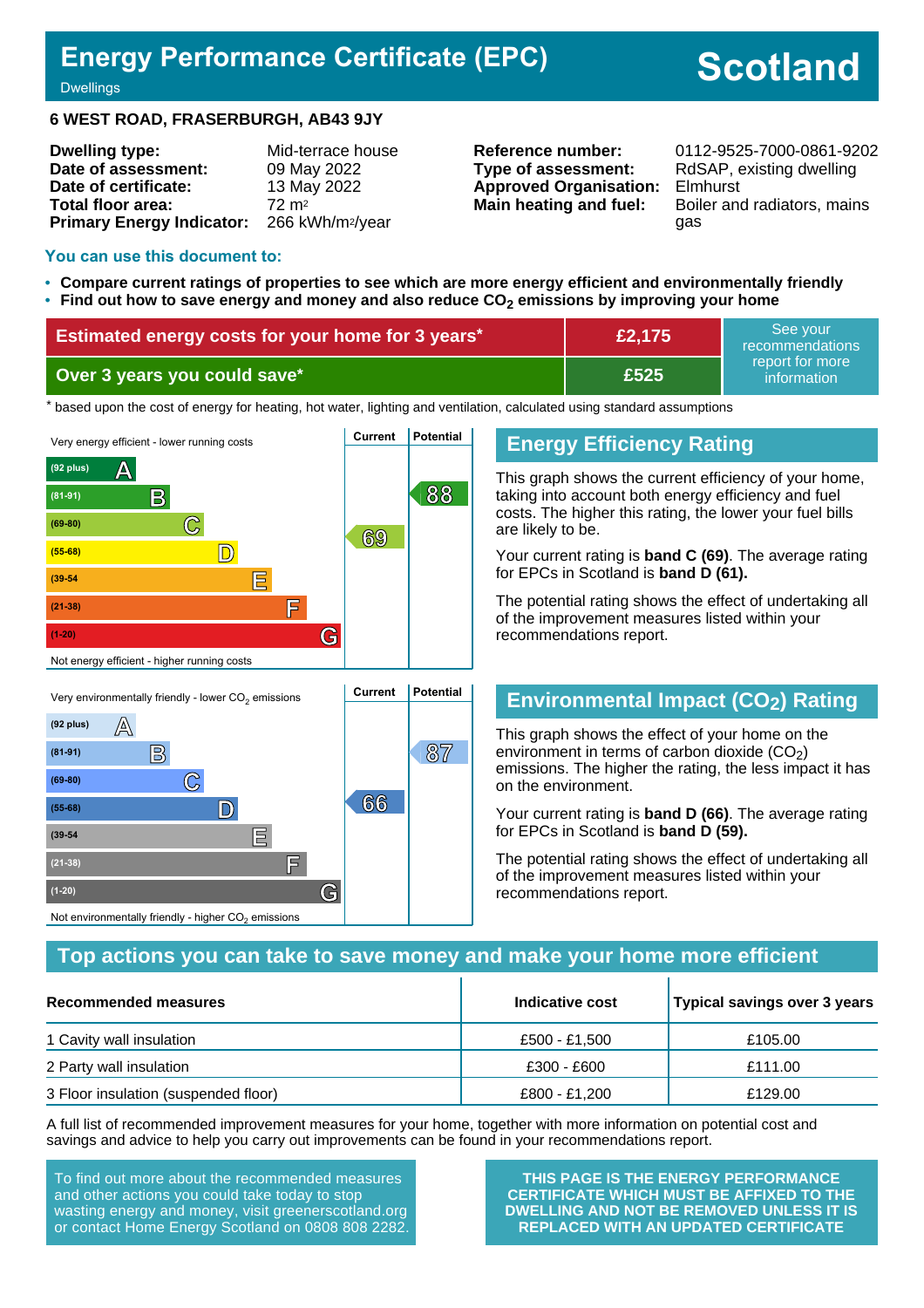## **Summary of the energy performance related features of this home**

This table sets out the results of the survey which lists the current energy-related features of this home. Each element is assessed by the national calculation methodology; 1 star = very poor (least efficient), 2 stars = poor, 3 stars = average, 4 stars = good and 5 stars = very good (most efficient). The assessment does not take into consideration the condition of an element and how well it is working. 'Assumed' means that the insulation could not be inspected and an assumption has been made in the methodology, based on age and type of construction.

| <b>Element</b>        | <b>Description</b>                             | <b>Energy Efficiency</b> | Environmental |
|-----------------------|------------------------------------------------|--------------------------|---------------|
| Walls                 | Cavity wall, as built, no insulation (assumed) | ★★☆☆☆                    | ★★☆☆☆         |
| Roof                  | Pitched, 100 mm loft insulation                | ★★★☆☆                    | ★★★☆☆         |
| Floor                 | Suspended, no insulation (assumed)             |                          |               |
| <b>Windows</b>        | Fully double glazed                            | ★★★☆☆                    | ★★★☆☆         |
| Main heating          | Boiler and radiators, mains gas                | ★★★★☆                    | ★★★★☆         |
| Main heating controls | Programmer, room thermostat and TRVs           | ★★★★☆                    | ★★★★☆         |
| Secondary heating     | None                                           |                          |               |
| Hot water             | From main system                               | ★★★★☆                    | ★★★★☆         |
| Lighting              | Low energy lighting in 78% of fixed outlets    | *****                    | *****         |

## **The energy efficiency rating of your home**

Your Energy Efficiency Rating is calculated using the standard UK methodology, RdSAP. This calculates energy used for heating, hot water, lighting and ventilation and then applies fuel costs to that energy use to give an overall rating for your home. The rating is given on a scale of 1 to 100. Other than the cost of fuel for electrical appliances and for cooking, a building with a rating of 100 would cost almost nothing to run.

As we all use our homes in different ways, the energy rating is calculated using standard occupancy assumptions which may be different from the way you use it. The rating also uses national weather information to allow comparison between buildings in different parts of Scotland. However, to make information more relevant to your home, local weather data is used to calculate your energy use,  $CO<sub>2</sub>$  emissions, running costs and the savings possible from making improvements.

## **The impact of your home on the environment**

One of the biggest contributors to global warming is carbon dioxide. The energy we use for heating, lighting and power in our homes produces over a quarter of the UK's carbon dioxide emissions. Different fuels produce different amounts of carbon dioxide for every kilowatt hour (kWh) of energy used. The Environmental Impact Rating of your home is calculated by applying these 'carbon factors' for the fuels you use to your overall energy use.

The calculated emissions for your home are 47 kg  $CO<sub>2</sub>/m<sup>2</sup>/yr$ .

The average Scottish household produces about 6 tonnes of carbon dioxide every year. Based on this assessment, heating and lighting this home currently produces approximately 3.4 tonnes of carbon dioxide every year. Adopting recommendations in this report can reduce emissions and protect the environment. If you were to install all of these recommendations this could reduce emissions by 2.0 tonnes per year. You could reduce emissions even more by switching to renewable energy sources.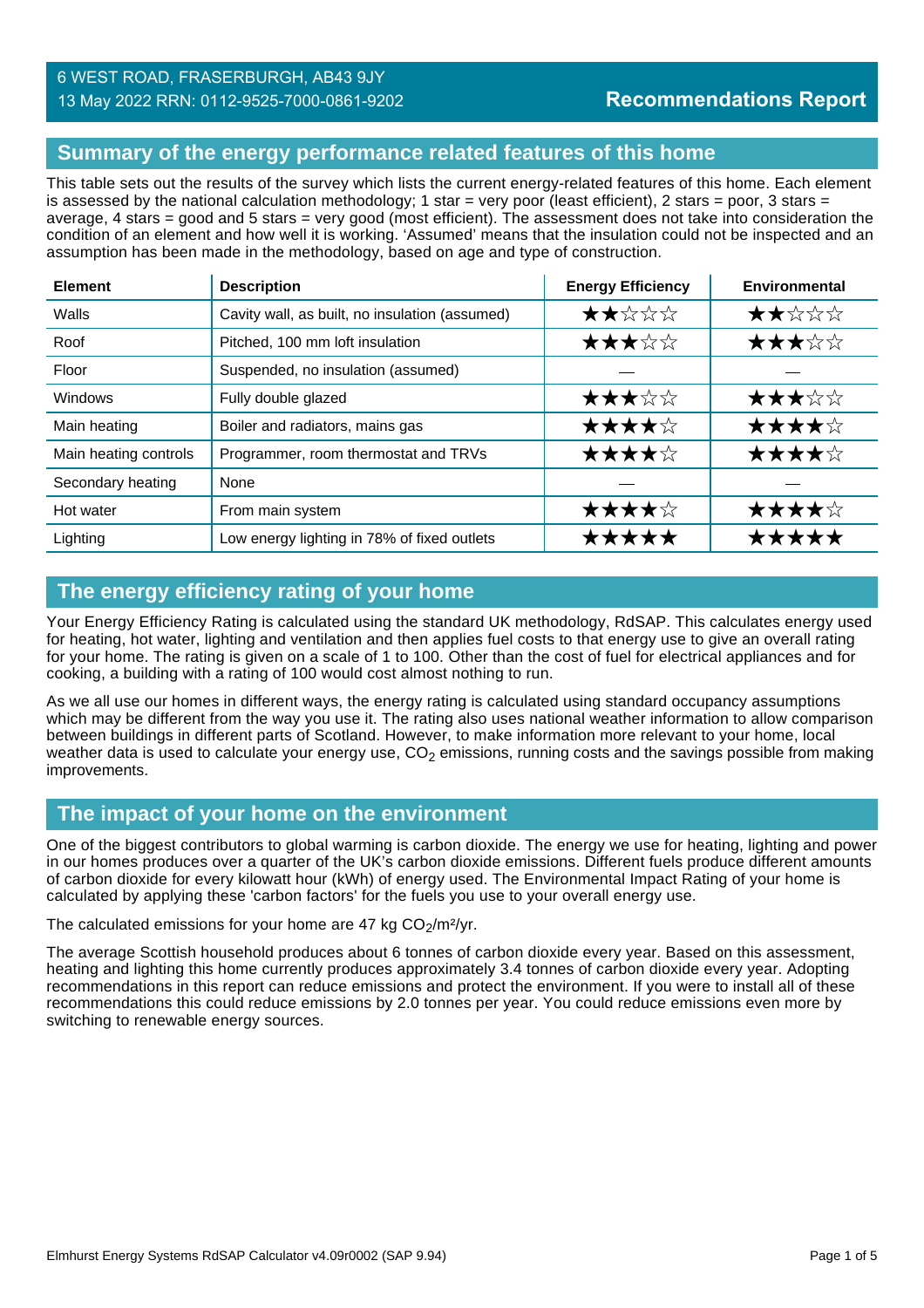## **Estimated energy costs for this home**

| <b>Extributed virtigly exercise the fighter</b> |                             |                               |                                 |  |
|-------------------------------------------------|-----------------------------|-------------------------------|---------------------------------|--|
|                                                 | <b>Current energy costs</b> | <b>Potential energy costs</b> | <b>Potential future savings</b> |  |
| <b>Heating</b>                                  | £1,689 over 3 years         | £1,239 over 3 years           |                                 |  |
| <b>Hot water</b>                                | £258 over 3 years           | £183 over 3 years             | <b>You could</b>                |  |
| Lighting                                        | £228 over 3 years           | £228 over 3 years             | save £525                       |  |
|                                                 | Totals $\mathsf{E}2,175$    | £1,650                        | over 3 years                    |  |

These figures show how much the average household would spend in this property for heating, lighting and hot water. This excludes energy use for running appliances such as TVs, computers and cookers, and the benefits of any electricity generated by this home (for example, from photovoltaic panels). The potential savings in energy costs show the effect of undertaking all of the recommended measures listed below.

## **Recommendations for improvement**

The measures below will improve the energy and environmental performance of this dwelling. The performance ratings after improvements listed below are cumulative; that is, they assume the improvements have been installed in the order that they appear in the table. Further information about the recommended measures and other simple actions to take today to save money is available from the Home Energy Scotland hotline which can be contacted on 0808 808 2282. Before carrying out work, make sure that the appropriate permissions are obtained, where necessary. This may include permission from a landlord (if you are a tenant) or the need to get a Building Warrant for certain types of work.

| <b>Recommended measures</b> |                                    |                        | <b>Typical saving</b> | <b>Rating after improvement</b> |                    |
|-----------------------------|------------------------------------|------------------------|-----------------------|---------------------------------|--------------------|
|                             |                                    | <b>Indicative cost</b> | per year              | <b>Energy</b>                   | <b>Environment</b> |
| 1                           | Cavity wall insulation             | £500 - £1,500          | £35                   | C <sub>70</sub>                 | 68<br>ID)          |
| 2                           | Party wall insulation              | $£300 - £600$          | £37                   | C 72                            | C71                |
| 3                           | Floor insulation (suspended floor) | £800 - £1,200          | £43                   | C 74                            | 73<br>$\mathbb{C}$ |
| 4                           | Solar water heating                | £4,000 - £6,000        | £25                   | C 75                            | C75                |
| 5                           | Replacement glazing units          | £1,000 - £1,400        | £34                   | C 76                            | C77                |
| 6                           | Solar photovoltaic panels, 2.5 kWp | £3,500 - £5,500        | £329                  | <b>B</b> 88                     | B 87               |

#### **Alternative measures**

There are alternative improvement measures which you could also consider for your home. It would be advisable to seek further advice and illustration of the benefits and costs of such measures.

• External insulation with cavity wall insulation

## **Choosing the right improvement package**

For free and impartial advice on choosing suitable measures for your property, contact the Home Energy Scotland hotline on 0808 808 2282 or go to www.greenerscotland.org.

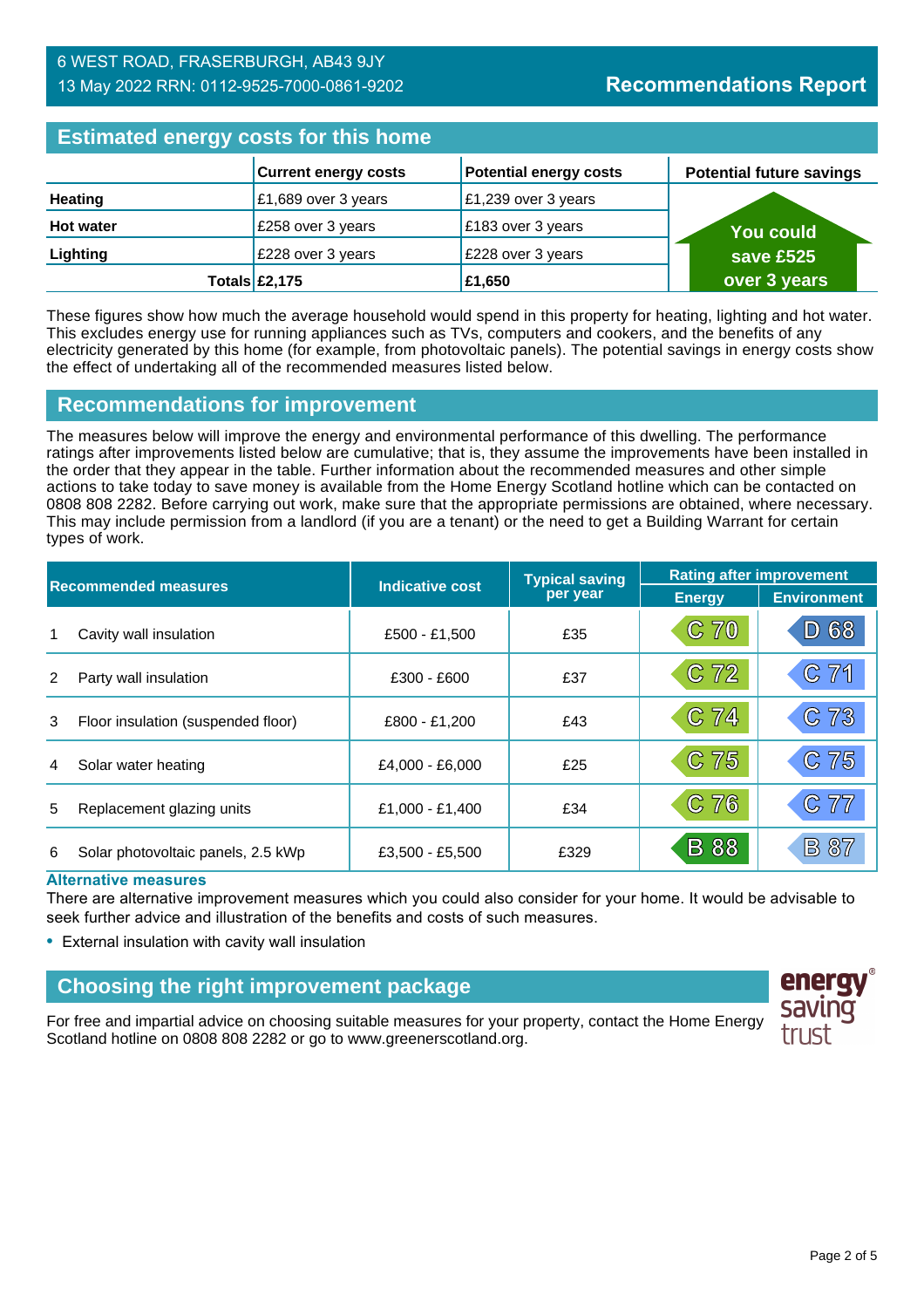## **About the recommended measures to improve your home's performance rating**

This section offers additional information and advice on the recommended improvement measures for your home

#### **1 Cavity wall insulation**

Cavity wall insulation, to fill the gap between the inner and outer layers of external walls with an insulating material, reduces heat loss; this will improve levels of comfort, reduce energy use and lower fuel bills. The insulation material is pumped into the gap through small holes that are drilled into the outer walls, and the holes are made good afterwards. As specialist machinery is used to fill the cavity, a professional installation company should carry out this work, and they should carry out a thorough survey before commencing work to ensure that this type of insulation is suitable for this home and its exposure. They should also provide a guarantee for the work and handle any building standards issues. Further information about cavity wall insulation and details of local installers can be obtained from the National Insulation Association (www.nationalinsulationassociation.org.uk).

#### **2 Party wall insulation**

Party wall insulation, to fill the cavity of a wall separating a dwelling from another building with an insulating material, reduces heat loss; this will improve levels of thermal comfort, reduce energy use and lower fuel bills. The insulation material is pumped into the gap through small holes that are drilled into the party wall, and the holes are made good afterwards. As specialist machinery is used to fill the cavity, a professional installation company should carry out this work, and they should carry out a thorough survey before commencing work to ensure that this type of insulation is suitable for this home and its exposure. They should also provide a guarantee for the work. This work has to comply with building regulations, including that installation will not adversely affect the performance of the existing wall in respect of noise transmission. Further information about cavity wall insulation and details of local installers can be obtained from the National Insulation Association (www.nationalinsulationassociation.org.uk).

#### **3 Floor insulation (suspended floor)**

Insulation of a floor will significantly reduce heat loss; this will improve levels of comfort, reduce energy use and lower fuel bills. Suspended floors can often be insulated from below but must have adequate ventilation to prevent dampness; seek advice about this if unsure. Further information about floor insulation is available from many sources including www.energysavingtrust.org.uk/scotland/Insulation/Floor-insulation. Building regulations generally apply to this work so it is best to check with your local authority building standards department.

#### **4 Solar water heating**

A solar water heating panel, usually fixed to the roof, uses the sun to pre-heat the hot water supply. This can significantly reduce the demand on the heating system to provide hot water and hence save fuel and money. Planning permission might be required, building regulations generally apply to this work and a building warrant may be required, so it is best to check these with your local authority. You could be eligible for Renewable Heat Incentive payments which could appreciably increase the savings beyond those shown on your EPC, provided that both the product and the installer are certified by the Microgeneration Certification Scheme (or equivalent). Details of local MCS installers are available at www.microgenerationcertification.org.

#### **5 Replacement glazing units**

Replacing existing double-glazed units with new high-performance units. Building regulations require that replacement glazing is to a standard no worse than previous; a building warrant is not required. Planning permission might be required for such work if a building is listed or within a conservation area so it is best to check with your local authority.

#### **6 Solar photovoltaic (PV) panels**

A solar PV system is one which converts light directly into electricity via panels placed on the roof with no waste and no emissions. This electricity is used throughout the home in the same way as the electricity purchased from an energy supplier. Planning permission might be required, building regulations generally apply to this work and a building warrant may be required, so it is best to check with your local authority. The assessment does not include the effect of any Feed-in Tariff which could appreciably increase the savings that are shown on this EPC for solar photovoltaic panels, provided that both the product and the installer are certified by the Microgeneration Certification Scheme (or equivalent). Details of local MCS installers are available at www.microgenerationcertification.org.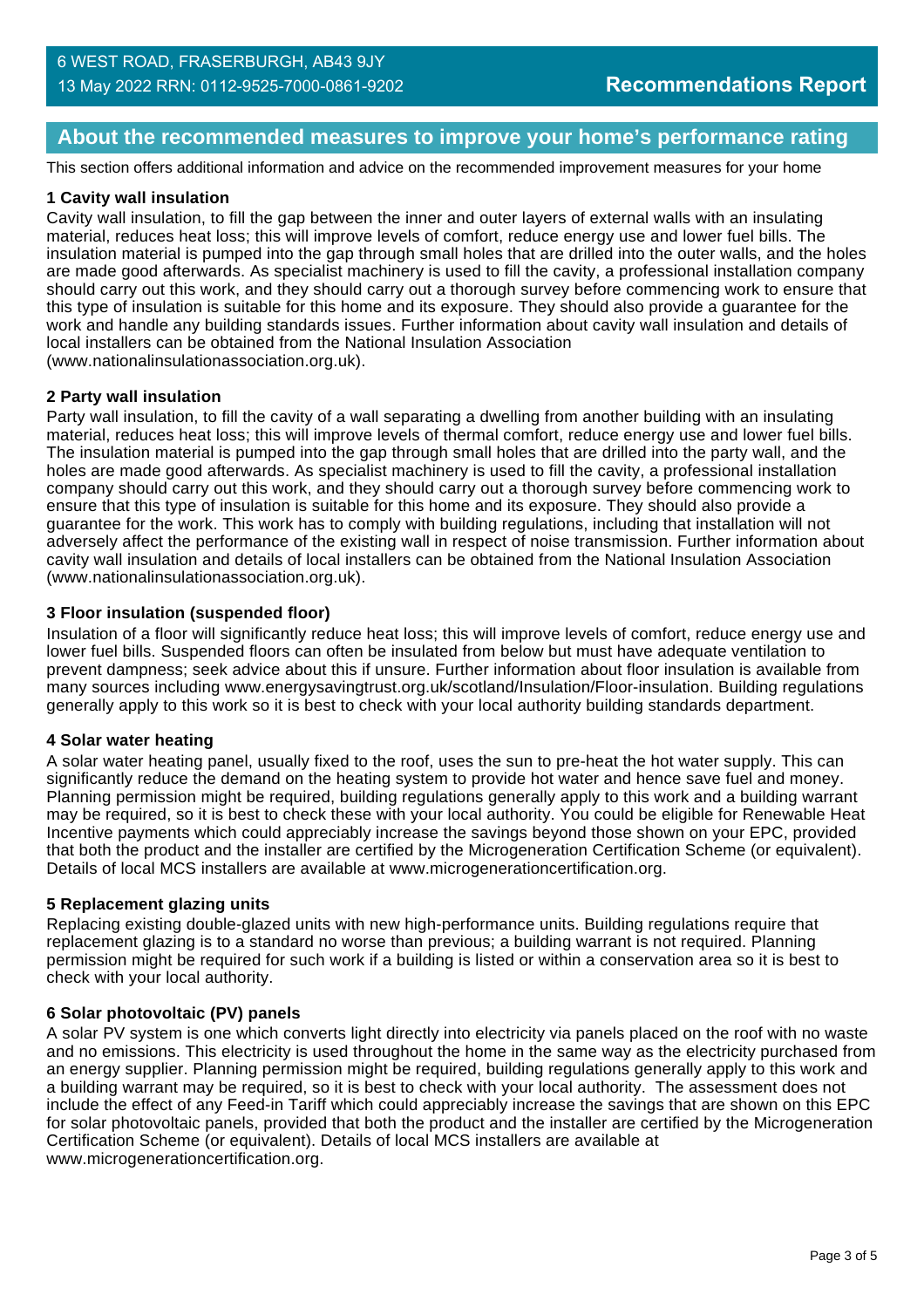## 6 WEST ROAD, FRASERBURGH, AB43 9JY 13 May 2022 RRN: 0112-9525-7000-0861-9202

## **Low and zero carbon energy sources**

Low and zero carbon (LZC) energy sources are sources of energy that release either very little or no carbon dioxide into the atmosphere when they are used. Installing these sources may help reduce energy bills as well as cutting carbon.

**LZC energy sources present:** There are none provided for this home

## **Your home's heat demand**

In this section, you can see how much energy you might need to heat your home and provide hot water. These are estimates showing how an average household uses energy. These estimates may not reflect your actual energy use, which could be higher or lower. You might spend more money on heating and hot water if your house is less energy efficient. The table below shows the potential benefit of having your loft and walls insulated. Visit https://energysavingtrust.org.uk/energy-at-home for more information.

| <b>Heat demand</b>           | <b>Existing dwelling</b> | Impact of loft<br>insulation | Impact of cavity<br>wall insulation | Impact of solid wall<br>insulation |
|------------------------------|--------------------------|------------------------------|-------------------------------------|------------------------------------|
| Space heating (kWh per year) | 10.785                   | (410)                        | (887)                               | N/A                                |
| Water heating (kWh per year) | 2.028                    |                              |                                     |                                    |

## **Addendum**

## **About this document**

This Recommendations Report and the accompanying Energy Performance Certificate are valid for a maximum of ten years. These documents cease to be valid where superseded by a more recent assessment of the same building carried out by a member of an Approved Organisation.

The Energy Performance Certificate and this Recommendations Report for this building were produced following an energy assessment undertaken by an assessor accredited by Elmhurst (www.elmhurstenergy.co.uk), an Approved Organisation Appointed by Scottish Ministers. The certificate has been produced under the Energy Performance of Buildings (Scotland) Regulations 2008 from data lodged to the Scottish EPC register. You can verify the validity of this document by visiting www.scottishepcregister.org.uk and entering the report reference number (RRN) printed at the top of this page.

| Assessor's name:<br>Assessor membership number:<br>Company name/trading name:<br>Address: | Mr. Keith Alexander<br>EES/021472<br>Harvey Donaldson & Gibson Chartered Surveyors<br><b>Rubislaw Den House</b><br>23 Rubislaw Den North |
|-------------------------------------------------------------------------------------------|------------------------------------------------------------------------------------------------------------------------------------------|
|                                                                                           | Aberdeen<br>AB <sub>15</sub> 4AL                                                                                                         |
| Phone number:                                                                             | 01224 418749                                                                                                                             |
| Email address:                                                                            | frances.wilson@hdg.co.uk                                                                                                                 |
| Related party disclosure:                                                                 | No related party                                                                                                                         |

If you have any concerns regarding the content of this report or the service provided by your assessor you should in the first instance raise these matters with your assessor and with the Approved Organisation to which they belong. All Approved Organisations are required to publish their complaints and disciplinary procedures and details can be found online at the web address given above.

#### **Use of this energy performance information**

Once lodged by your EPC assessor, this Energy Performance Certificate and Recommendations Report are available to view online at www.scottishepcregister.org.uk, with the facility to search for any single record by entering the property address. This gives everyone access to any current, valid EPC except where a property has a Green Deal Plan, in which case the report reference number (RRN) must first be provided. The energy performance data in these documents, together with other building information gathered during the assessment is held on the Scottish EPC Register and is available to authorised recipients, including organisations delivering energy efficiency and carbon reduction initiatives on behalf of the Scottish and UK governments. A range of data from all assessments undertaken in Scotland is also published periodically by the Scottish Government. Further information on these matters and on Energy Performance Certificates in general, can be found at www.gov.scot/epc.